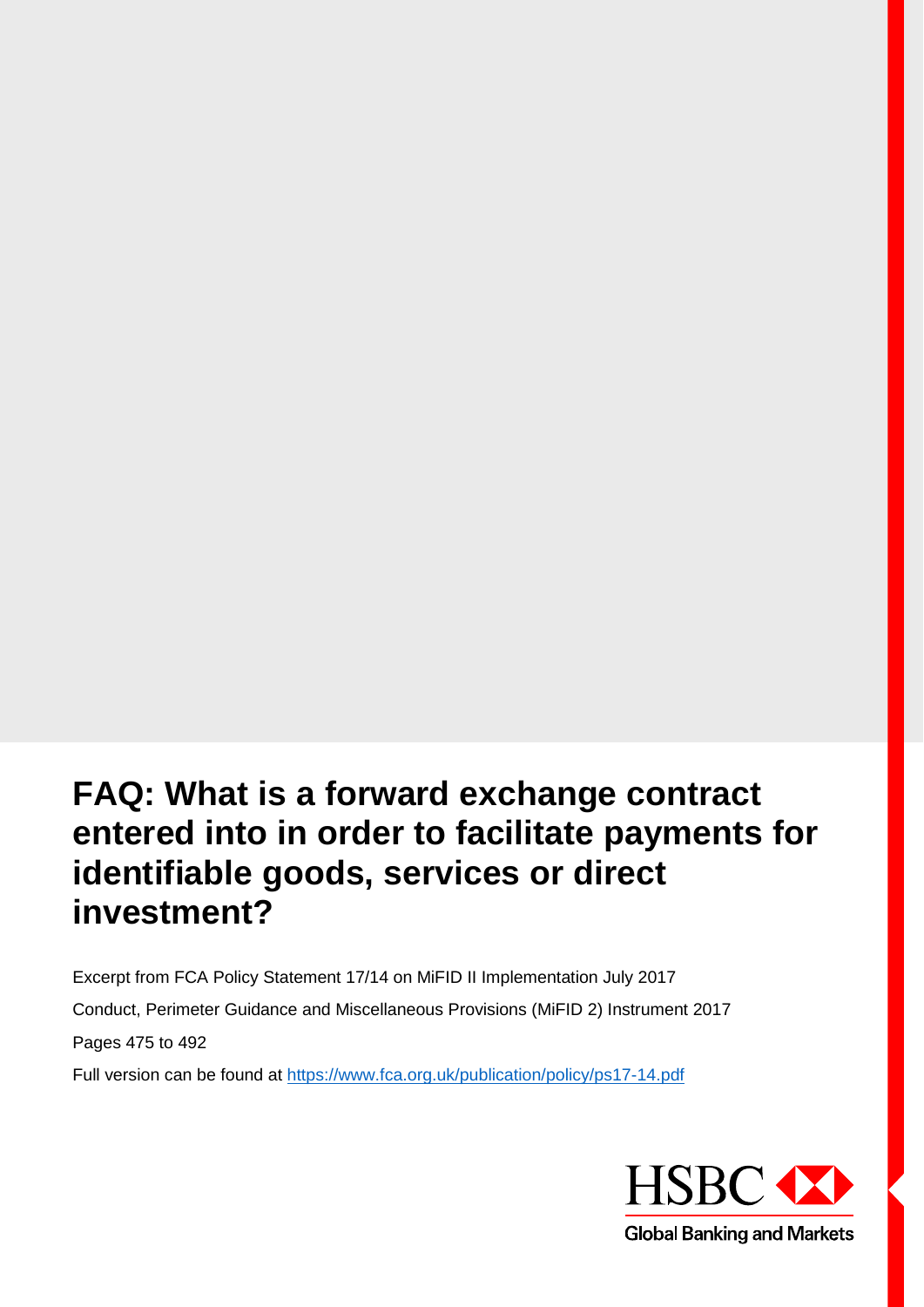# **Excerpt from FCA Policy Statement 17/14**

# **Q31B. Is every foreign exchange contract caught by MiFID (article 10 of the MiFID Org Regulation)?**

No. There are two exclusions:

- There is an exclusion for spot contracts (see the answer to 031C).
- There is an exclusion for a foreign exchange transaction connected to a payment transaction (see the answer to 031D).

Technically these exclusions relate to the other "any other derivative contracts" type of C4 derivative contract listed in the answer to 031A. However in the FCA's view no contract that has the benefit of one of these exclusions could be a C4 future either.

These exclusions do not apply to an option or a swap on a currency, regardless of the duration of the swap or option and regardless of whether it is traded on a trading venue or not (recital 13 to the MiFID Org Regulation).

#### **Q31C. What is the exclusion for foreign exchange spot contracts mentioned in Q31B?**

A contract for the exchange of one currency against another currency is excluded if under its terms delivery is scheduled to be made within a specified number of trading days. The number of trading days depends on the type of contract. For these purposes, there are three types of contract.

The first type of contract is one for the exchange of one major currency against another major currency. The contract is exempt if under its terms delivery is scheduled to be made within two trading days.

The second type of contract is one for the exchange of a non-major currency against either another non-major currency or against a major currency. The contract is excluded if under its terms delivery is scheduled to be made within the longer of:

- two trading days; and
- the period generally accepted in the market for that currency pair as the standard delivery period.

The third type of contract is one for the exchange of one currency against another where the currency that one of the parties buys is to be used for the main purpose of the sale or purchase of a transferable security or a unit in a collective investment undertaking. The contract is excluded if under its terms delivery is scheduled to be made within whichever is the shorter of the following:

- the period generally accepted in the market for the settlement of that security as the standard delivery period; or
- Five trading days.

An example of this third category is as follows. Say that X buys a share in

Country P for delivery in four days' time (the standard settlement time in Country P for share purchases). X wishes to pay for the shares (and for associated taxes and costs) in local currency. The exclusion applies if X enters into the contract for the purchase of the local currency four or fewer days before the share settlement date.

If a foreign exchange contract falls into the third category (contract for the purpose of purchase of securities) it may also fall into one of the other two categories. As a result there are potentially two maximum delivery periods. Where this is the case, the longer of the two delivery periods applies for the purpose of deciding whether the exclusion applies.

The major currencies for these purposes are the US dollar, euro, Japanese yen, Pound sterling, Australian dollar, Swiss franc, Canadian dollar, Hong Kong dollar, Swedish krona, New Zealand dollar, Singapore dollar, Norwegian krone, Mexican peso, Croatian kuna, Bulgarian lev, Czech koruna, Danish krone, Hungarian forint, Polish złoty and Romanian leu.

All other currencies are non-major currencies for these purposes.

If there is an understanding between the parties to the contract that delivery of the currency is to be postponed beyond the date specified in contract, it is the longer period that is used to calculate the delivery period.

A day is a trading day if it is a day of normal trading in the jurisdiction of both the currencies that are exchanged.

If either of the following conditions is met:

- the exchange of the currencies involves converting them through a third currency for the purposes of liquidity; or
- the standard delivery period for the exchange of the currencies references the jurisdiction of a third currency,

a day is a trading day if it is a day of normal trading in the jurisdiction of both the currencies that are exchanged and also in the jurisdiction of that third currency.

Physical settlement does not require the use of paper money. It can include electronic settlement.

This exclusion only applies if there is a direct and unconditional exchange of the currencies being bought and sold (recital (13) to the MiFID Org Regulation). However a contract may still benefit from the exclusion if the exchange of the currencies involves converting them through a third currency.

The exclusion can cover a single contract with multiple exchanges of currencies. In such a contract, each exchange of a currency should be treated separately for the purpose of the exclusion (recital 13 to the MiFID Org Regulation).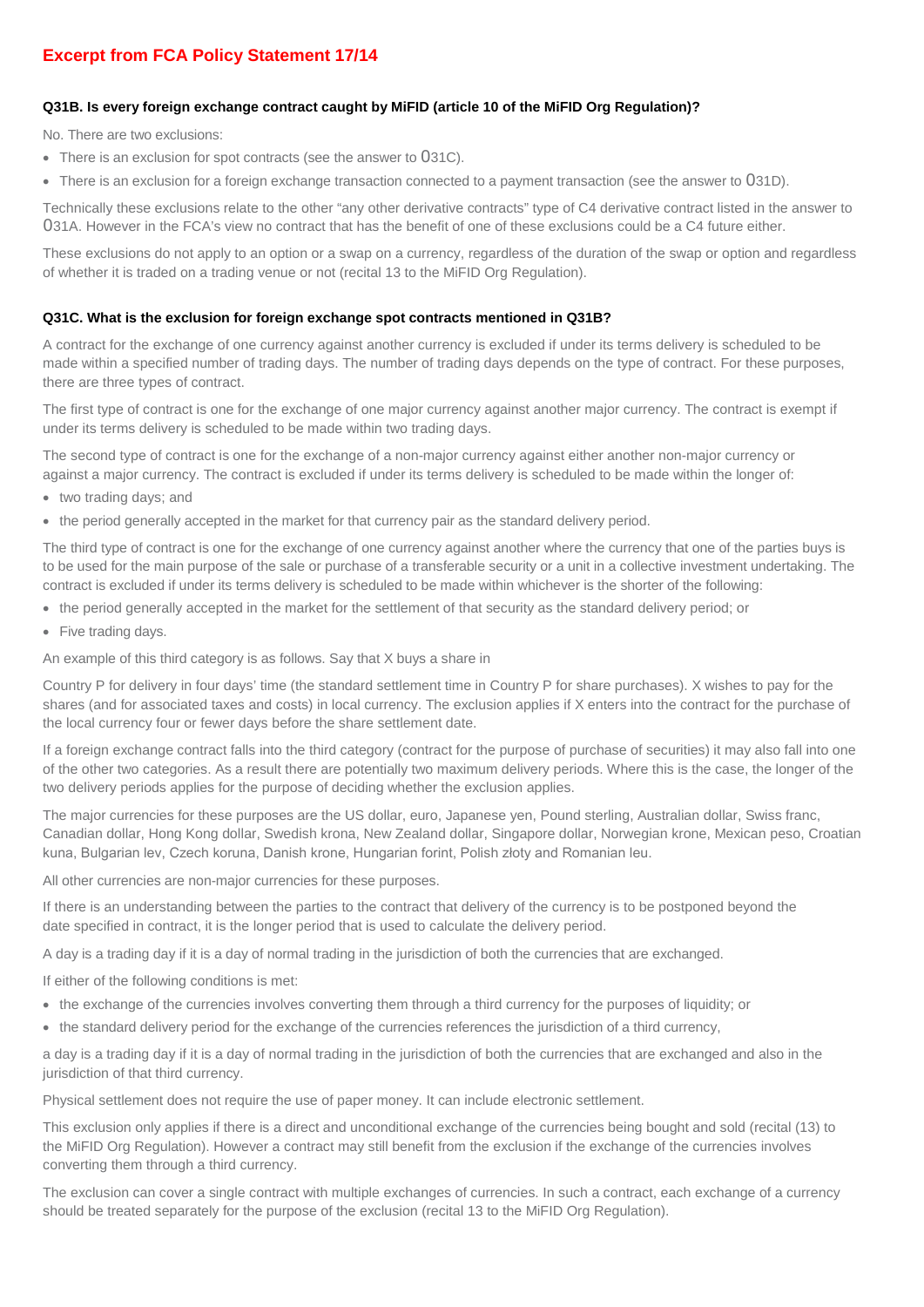#### **Q31D. How are contracts for multiple exchanges of currency treated under the exclusion for foreign exchange spot contracts mentioned in Q31C?**

The exclusion can cover a single contract with multiple exchanges of currencies. In such a contract, each exchange of a currency should be treated separately for the purpose of the exclusion (recital 13 to the MiFID Org Regulation).

#### **Q31E. What are the major currencies referred to in the answer to Q31C?**

The major currencies for these purposes are the US dollar, euro, Japanese yen, Pound sterling, Australian dollar, Swiss franc, Canadian dollar, Hong Kong dollar, Swedish krona, New Zealand dollar, Singapore dollar, Norwegian krone, Mexican peso, Croatian kuna, Bulgarian lev, Czech koruna, Danish krone, Hungarian forint, Polish złoty and Romanian leu. All other currencies are non-major currencies for these purposes.

# **Q31F. What does a trading day mean in the answer to Q31C?**

A day is a trading day if it is a day of normal trading in the jurisdiction of both the currencies that are exchanged.

If either of the following conditions is met:

- the exchange of the currencies involves converting them through a third currency for the purposes of liquidity; or
- the standard delivery period for the exchange of the currencies references the jurisdiction of a third currency;

a day is a trading day if it is a day of normal trading in the jurisdiction of both the currencies that are exchanged and also in the jurisdiction of that third currency.

#### **Q31G. What is the second exclusion for foreign exchange contracts mentioned in Q31B?**

A contract is excluded if:

- it is a means of payment (see the answer to Q31H for what this means);
- it must be settled physically (although non-physical settlement is permissible by reason of a default or other termination event);
- at least one of the parties is not a financial counterparty as defined in article 2(8) of EMIR;
- it is entered into in order to facilitate payment for identifiable goods, services or direct investment; and
- it is not traded on a trading venue.

The table in the answer to Q31M gives some examples of what is and is not covered by the exclusion.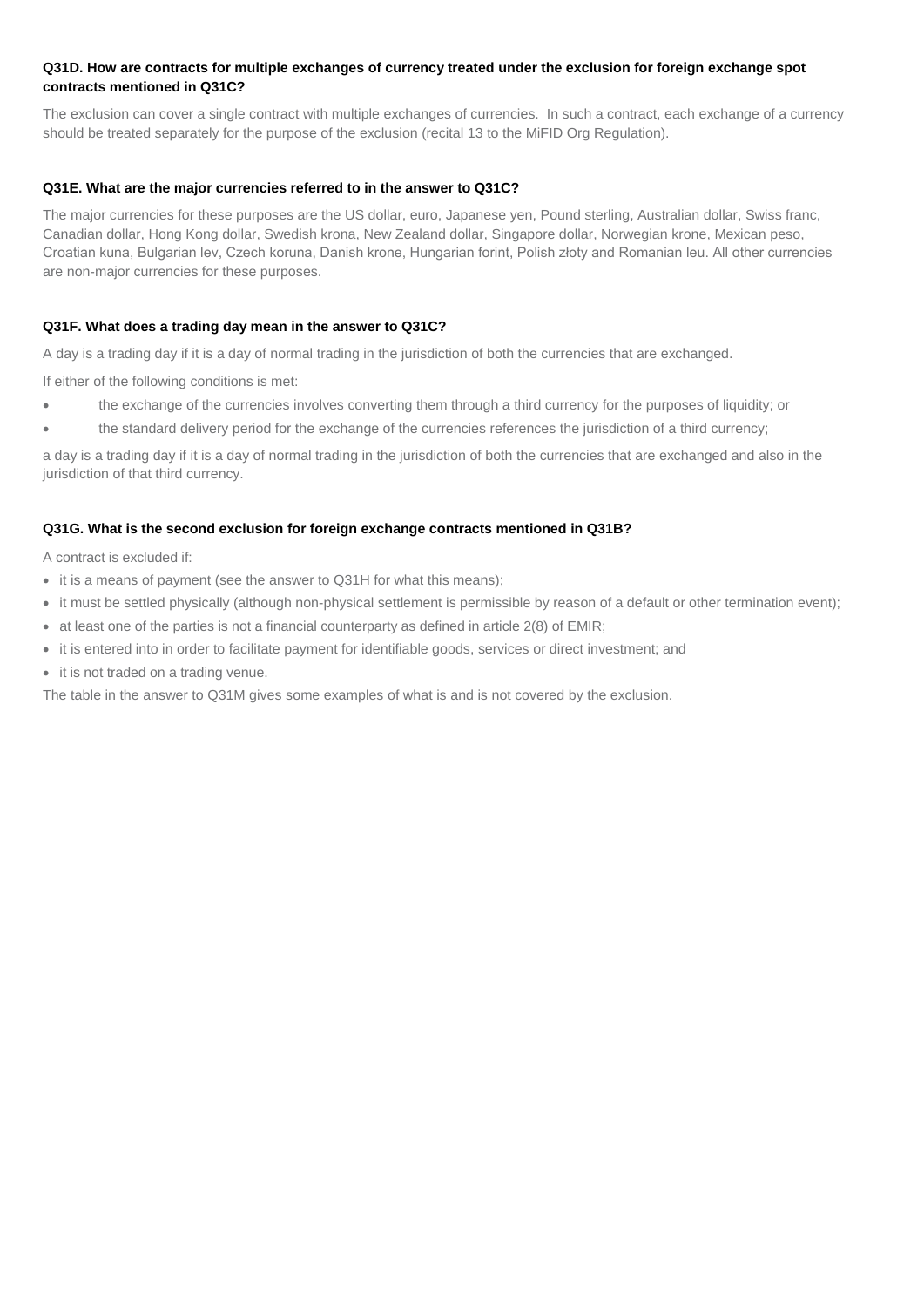#### **Q31H. What do identifiable and means of payment as referred to in Q31G mean?**

The most straightforward example (Example (1) of what this means is a contract where one of the parties to the contract:

- sells currency to the other party which that other party will use to pay for specific goods or services or to make a direct investment; or
- buys currency from the other party which the first party will use to achieve certainty about the level of payments that it is going to receive;
	- for specific goods or services that it is selling; or
	- by way of a direct investment.

See Example (10) in Q31M (Can you give me some more examples of how the means of payment exclusion referred to in the answer to Q31G works?) for an example of the second type of foreign exchange contract described at the start of this answer (contract to achieve certainty about the level of payments).

The table in the answer to Q31M gives some more examples of what identifiable goods and services means.

The *MiFID Org Regulation* says that the foreign exchange contract must be a means of payment. Therefore the exclusion requires that not only should the currency contract facilitate payment for identifiable goods, services or direct investment but that it should also be a means of payment. This combined requirement does not mean that there has to be a three-party arrangement between the buyer and seller of goods or services and the foreign exchange supplier. So, for example, if a UK company (A) is buying goods from an exporter in Germany (B) and is paying in euro and A buys the euro forward from a bank (C), there is no need for C to issue some sort of instrument to B.

Instead this combined requirement means that the currency contract that is to be excluded should facilitate the payment by providing the monies to be paid or received (or the currency equivalent) or that there should be an equivalent close connection between the currency contract and the payment transaction.

Even though there is no requirement for a formal instrument of payment, the exclusion can cover such arrangements. So in the earlier example in this answer dealing with an importer, an exporter and a bank, the exclusion may apply to an arrangement that involves bank C issuing a euro letter of credit at the request of A for the benefit of B.

#### **Q31I. What do goods, services and direct investment mean in the answer to Q31G?**

The reference to goods and services should be interpreted widely. It can cover, for example, intellectual property (such as computer software and patents) and land.

However, in the FCA's view MiFID investments are only covered by the exclusion if they constitute a direct investment.

In the FCA's view, making a direct investment means making a capital investment in an enterprise to obtain a lasting interest in that enterprise. A lasting interest implies the existence of a long-term relationship between the direct investor and the enterprise, and an investor's significant influence on the management of the enterprise.

The requirement for the investment to be direct does not prevent the investor acquiring an investment in a wholly-owned subsidiary of a holding company by making the investment in the holding company. However this requirement does mean that the investor should acquire its investment from the enterprise or holding company itself rather than by acquiring a stake through the secondary market.

A foreign exchange contract connected to the purchase of a MiFID investment may still be covered by the exclusion for spot contracts if the payment instrument exclusion does not apply. The spot exclusion makes particular provision for purchases of transferable securities and units in a collective investment undertaking (see the answer to Q31C). The result is that the means of payment exclusion does not undermine the specific provisions of the spot contract exclusion dealing with such transactions.

#### **Q31J. How is an agent treated under the means of payment exclusion referred to in the answer to Q31G?**

This question is about a foreign exchange contract carried out through agents where:

- at least one of the principals is a non-financial counterparty (see the answer to Q31G for what a financial counterparty means);
- both the agents are financial counterparties, and
- the contract would otherwise meet the exclusion conditions.

If the agents contract with each other on a principal-to-principal basis with back-to-back contracts with their respective clients, the exclusion is not available for the contract between the two agents. It may be available for the contracts between the agent and its client.

If the arrangement is made in such a way that there is a single contract, to which the two principals are party and which is entered into on their behalf by the agents, the exclusion is available.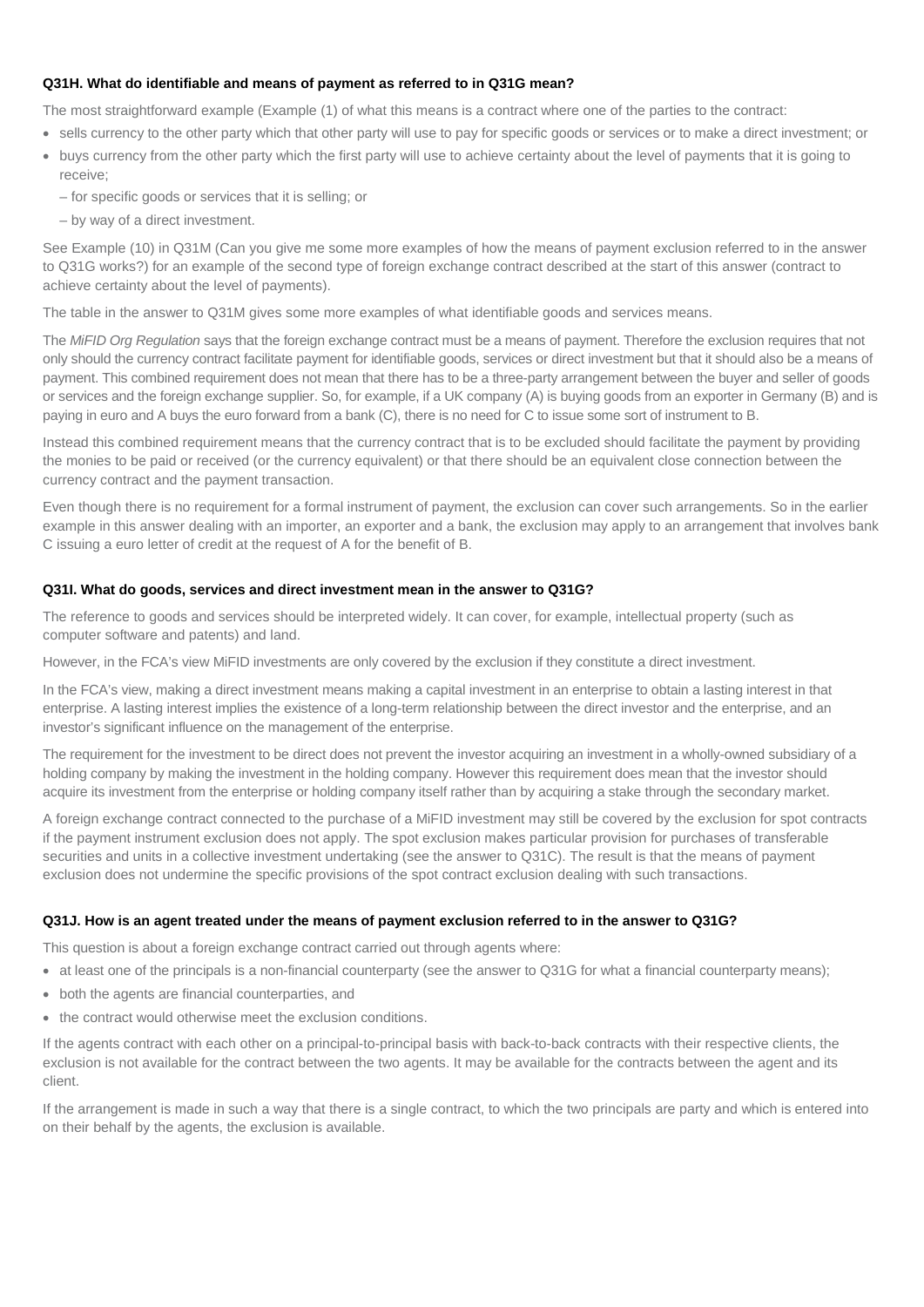#### **Q31K. How do I know whether the conditions for the means of payment exclusion described in the answer to Q31G are met?**

A financial counterparty (A) selling currency to a client may want to know whether the client (B) is going to use the foreign currency in a way that meets the exclusion conditions. This may be relevant to whether MiFID conduct of business obligations apply.

A non-financial counterparty (A) may sell currency to another non-financial counterparty (B) in circumstances where the currency that A buys is not being used in a way that qualifies for the exclusion. A may therefore want to rely on B using the currency that B purchases in a way that would qualify.

In each example, the application of the exclusion depends on the use to which the other party is going to put the currency.

In these examples A may rely on B's assurances about the purpose of the currency purchase as long as it has no reason to doubt what B says. Such an assurance could be given in several ways:

- Option 1 A may ask B to explain to A what the purpose of the transaction is, leaving it to A to work out whether the exclusion applies.
- Option 2 B may tell A that the exclusion applies to the transaction in question (for instance by way of a representation in the forward contract). A should only rely on such an assurance if satisfied that B is sufficiently expert to understand what the exclusion means.
- Option 3 B may give A an assurance or representation that applies to all foreign exchange transactions that may take place between them from time to time (which might be included in a master agreement governing all forward currency contracts between them). In this case:
	- Option 2 (B should have sufficient expertise) applies.
	- In addition, A should be satisfied that B has procedures in place for B to consider whether the exclusion applies in particular cases. This may include for example a procedure under which B can:
		- tell A that a particular proposed transaction does not qualify for the exclusion; or
		- avoid asking A to enter into a contract that will be outside the exclusion.

Where B is an ordinary individual consumer or a small business, A may not be able to rely on B's judgement about whether the exclusion applies. In that case A should decide whether the exclusion applies based on questions A asks B (Option 1).

#### **Q31L. Can a flexible forward come within the means of payment exclusion described in the answer to Q31G?**

A forward contract may have a flexible delivery date. For example a forward contract may:

- say that delivery can take place at any point in a two-week period rather than on a fixed date; or
- have an expiry date by which delivery has to be taken but part, or parts, of the delivery can take place before that date.

A flexible delivery date within a defined and reasonably short window can still benefit from the exclusion. If the delivery period is very long, it is doubtful whether the requirement for the contract to facilitate payment for identifiable goods, services or direct investment (see the answer to Q31G) can be met.

These examples provide for delivery of the full amount by the end of the delivery period. There might also be a contract under which the purchaser may choose not to take delivery of part. An example of this kind of foreign exchange contract is as follows:

A UK importer of goods buys from a German seller and has to pay in euro. The importer may not know exactly how much it wants to import during the next quarter but may want to fix its foreign exchange risk in advance. The foreign exchange contract allows the importer to take delivery of no more than it needs to pay the exporter. Any balance not needed to pay for imports is cancelled and is not available to the importer.

In the FCA's view, if the contract meets the conditions of the exclusion (and in particular the need for there to be identifiable goods or services) the exclusion potentially applies.

The requirement for there to be identifiable goods or services means that the maximum amount that can be drawn down under the flexible forward contract should be a reasonable estimate of what is payable under an identified potential payment transaction or transactions. The table in the answer to Q31M gives examples of what a reasonable estimate means.

An argument against the availability of the means of payment exclusion is that a flexible forward contract is an option and that the exclusion is not available for an option. However in the FCA's view, the approach in the answer to Q31B applies. That is, a flexible forward contract that meets all the conditions of the exclusion is not a traditional option but rather a hybrid contract that is in the "any other derivative" contract category listed in the answer to Q31A (Types of C4 derivative contracts), even in the example in which the unused balance is cancelled.

Another argument against the availability of the exclusion for a flexible forward under which the unused balance is cancelled is that it does not meet the requirement for the contract to be settled physically. In the FCA's view this argument is not correct because this requirement is aimed at preventing net cash settlement and does not deal with the cancellation of the contract resulting in there being no need for any kind of settlement.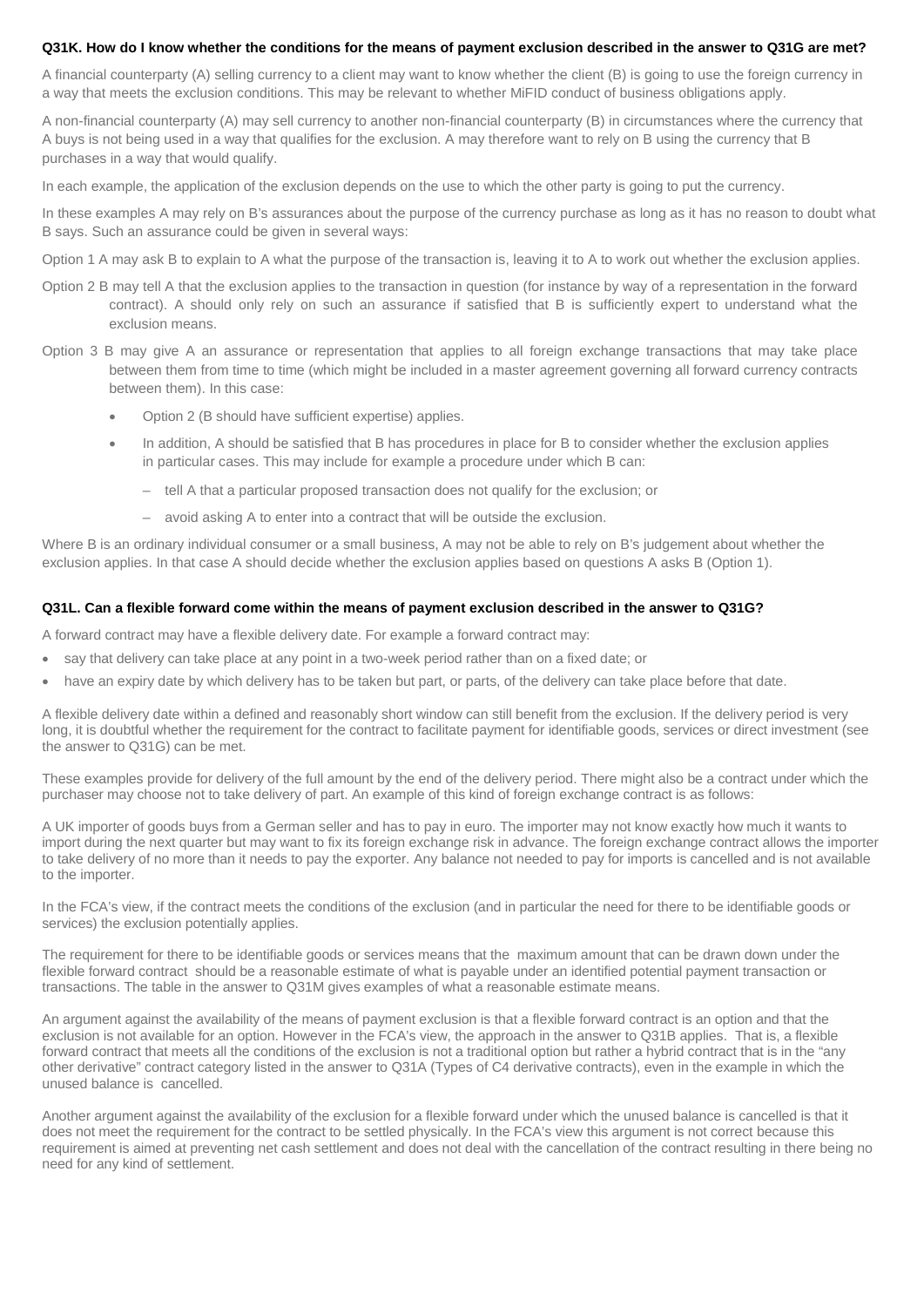# **Q31M. Can you give me some more examples of how the means of payment exclusion referred to in the answer to Q31G works?**

| Examples of the meaning of identifiable goods and services                                                                                                                                                                                                                                                                                                                                                                                                                                                                                                     |                                                                                                                                                                                                                                                                                                                                                                                                                                              |  |
|----------------------------------------------------------------------------------------------------------------------------------------------------------------------------------------------------------------------------------------------------------------------------------------------------------------------------------------------------------------------------------------------------------------------------------------------------------------------------------------------------------------------------------------------------------------|----------------------------------------------------------------------------------------------------------------------------------------------------------------------------------------------------------------------------------------------------------------------------------------------------------------------------------------------------------------------------------------------------------------------------------------------|--|
| <b>Example</b>                                                                                                                                                                                                                                                                                                                                                                                                                                                                                                                                                 | <b>Explanation</b>                                                                                                                                                                                                                                                                                                                                                                                                                           |  |
| A UK customer (X) of a UK payment institution (Y) has a<br>(1)<br>sterling account with a bank (P) in the United Kingdom and a<br>separate euro bank account with another bank $(0)$ in the<br>Eurozone. X wishes to pay its supplier in euro in 3 months. X<br>enters into a forward contract with Y and requests that the euro<br>be sent to its euro account with $0$ rather than directly to the<br>supplier. The sterling that X pays under the foreign exchange<br>contract comes from its account with P. 0 makes the payment<br>to the supplier for X. | The exclusion is potentially available as the foreign exchange<br>transaction facilitates payment for identifiable goods, even<br>though Y does not itself pay the suppliers.<br>The exclusion can cover an arrangement in which the firm selling<br>the foreign currency is not the firm that makes the payment.                                                                                                                            |  |
| A UK importer has bought €100,000 worth of goods.<br>(2)<br>The supplier has not yet issued an invoice and the sum is not<br>yet due from the importer. However the importer knows the<br>price. It buys the euro forward.                                                                                                                                                                                                                                                                                                                                     | The issue here is whether the forward exchange contract relates<br>to identifiable goods as referred to in the answer to 031D.<br>The exclusion is potentially available. There is no need for<br>the invoice to have been issued or the price yet to be due.                                                                                                                                                                                |  |
| A UK importer of goods has ordered a specific quantity<br>(3)<br>of an identified type of goods from the supplier. The price will<br>be payable in euro but the euro price has not yet been fixed.<br>The UK importer makes an estimate of the euro price and buys<br>the euro forward.                                                                                                                                                                                                                                                                        | The issue here is whether the forward exchange contract relates<br>to identifiable goods as referred to in the answer to 031D.<br>The exclusion is potentially available.<br>There is no need for the amount to be paid under the foreign<br>exchange contract to match precisely the amount of the<br>payment that it is facilitating. An estimate is permissible. The<br>goods are specifically identifiable by purchase order.            |  |
| A UK importer knows that it wants to purchase<br>(4)<br>€100,000 worth of goods from an identified Eurozone supplier<br>in the next quarter but it has not yet entered into a formal<br>contract with the supplier. It buys the euro forward.                                                                                                                                                                                                                                                                                                                  | The issue here is whether the forward exchange contract relates<br>to identifiable goods as referred to in the answer to 031D.<br>The exclusion is potentially available. There is no need for the<br>contract for the supply of goods to have been entered into at<br>the time of the currency purchase.<br>The goods are specifically identifiable by type, price and supplier<br>and by the purposefor which the importer is buying them. |  |
| A UK importer knows that it wants to purchase<br>(5)<br>€100,000 worth of goods from a Eurozone company in the<br>next year, but does not know from which specific supplier it is<br>going to purchase them. It knows which goods it wishes to<br>buy. It buys the euro forward.                                                                                                                                                                                                                                                                               | The issue here is whether the forward exchange contract relates<br>to identifiable goods as referred to in the answer to 031D.<br>The exclusion is potentially available.<br>The goods are specifically identifiable by type and price and<br>by the purpose for whichthe importer is buying them.                                                                                                                                           |  |
| A UK importer of goods wishes to buy currency in<br>(6)<br>order to allow it to pay for goods in the next quarter. It does<br>not know precisely how many of the goods it will want or what<br>their exact price will be. However it has a sufficiently good<br>idea of the amount of goods to make it unlikely that its<br>estimate will be seriously wrong. It knows this because it has<br>an established practice of buying these sorts of goods.                                                                                                          | The issue here is whether the forward exchange contract relates<br>to identifiable goods as referred to in the answer to 031D.<br>The exclusion is potentially available.<br>The exclusion may be available even though the precise details<br>of the goods to be bought are not yet known.<br>In this example the goods are identifiable by reference to<br>an established practice and need.                                               |  |
| A firm wishes to import goods for a project and needs<br>(7)<br>foreign exchange to pay for them. It does not know precisely how<br>many of the goods it will buy or what their exact specification will<br>be. However it knows broadly what goods it needs. In this<br>example it knows all this because the goods are needed for a<br>specific purpose in a specific project.                                                                                                                                                                               | The issue here is whether the forward exchange contract relates<br>to identifiable goods as referred to in the answer to 031D.<br>The exclusion is potentially available.<br>The exclusion may be available even though the precise details<br>of the goods to be bought are not known yet.<br>In this example the goods are identifiable by reference to an<br>established project and a particular purpose within that project.            |  |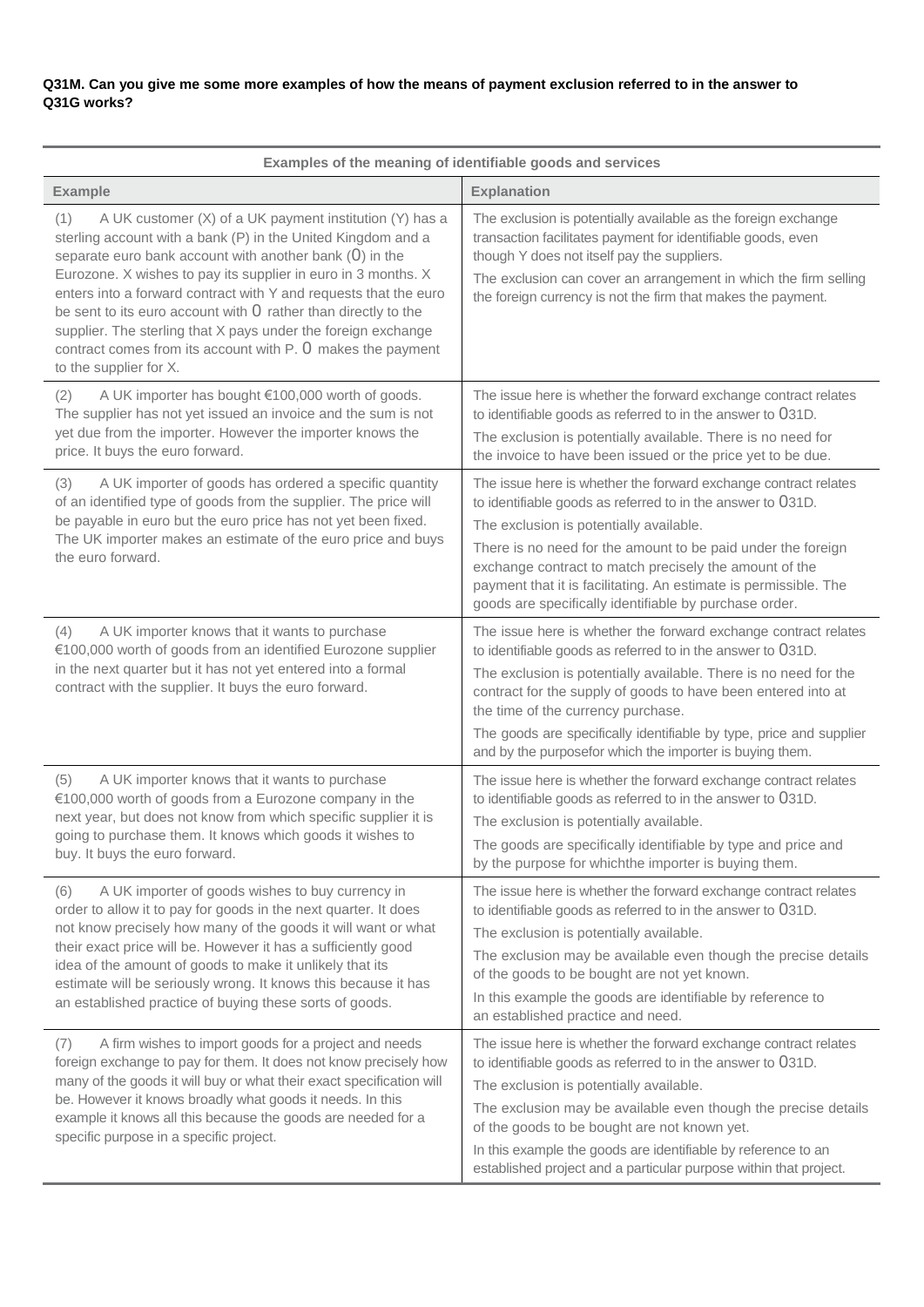| Examples of the meaning of identifiable goods and services                                                                                                                                                                                                                                                                                                                                                                                                                                                                                                                                                            |                                                                                                                                                                                                                                                                                                                                                                                                                                           |  |
|-----------------------------------------------------------------------------------------------------------------------------------------------------------------------------------------------------------------------------------------------------------------------------------------------------------------------------------------------------------------------------------------------------------------------------------------------------------------------------------------------------------------------------------------------------------------------------------------------------------------------|-------------------------------------------------------------------------------------------------------------------------------------------------------------------------------------------------------------------------------------------------------------------------------------------------------------------------------------------------------------------------------------------------------------------------------------------|--|
| <b>Example</b>                                                                                                                                                                                                                                                                                                                                                                                                                                                                                                                                                                                                        | <b>Explanation</b>                                                                                                                                                                                                                                                                                                                                                                                                                        |  |
| A customer wants to hedge its balance sheet because it<br>(8)<br>has a euro exposure but reports financially in sterling.                                                                                                                                                                                                                                                                                                                                                                                                                                                                                             | The exclusion is not available as the foreign exchange<br>contract is not entered into in order to facilitate payment for<br>identifiable goods or services.<br>If, as is likely to be the case, the foreign exchange contract is a<br>swap or a non-deliverable forward, that is another reason for the<br>exclusion not being available as the exclusion does not apply to<br>this sort of contract (see the answers to 031B and 031N). |  |
| (9) A customer wishes to undertake asterling/euro conversion to<br>purchase €100,000 in three months. This amount is to cover 20<br>individual payments of €5,000 which will be drawn down at<br>different times. This type of contract benefits the customer who<br>obtains a better rate by setting up one contract for a larger value<br>than could be obtained on 20 individual low value contracts.                                                                                                                                                                                                              | The exclusion is potentially available. See the answer to 031H.                                                                                                                                                                                                                                                                                                                                                                           |  |
| An exporter (A) sells goods to a French importer for<br>(10)<br>payment on delivery in euros. A, before the due date for payment<br>for the goods, sells the euro for the equivalent amount in sterling.<br>The foreign exchange contract is made at the applicable forward<br>rate on the date of the currency contract. Settlement of the<br>currency contract is due on the same day as payment for the<br>goods. A is thereby protected against adverse movements in<br>sterling against the euro.                                                                                                                | The exclusion is potentially available. Recital 10 to the MiFID<br>Org Regulation says that a contract to achieve certainty<br>about the level of payments for identified goods is covered<br>by the exclusion.                                                                                                                                                                                                                           |  |
| (11)<br>A UK importer (A) has bought €100,000 worth of goods<br>from several suppliers. A has a number of purchase contracts<br>with each supplier and each supplier has issued a number of<br>invoices. The due dates for payment on each invoice are quite<br>close together and so A buys €100,000 forward from one<br>provider in a single contract.                                                                                                                                                                                                                                                              | The exclusion is potentially available. There is no need for there<br>to be a single currency contract for each contract under which<br>payment arises. Nor do the payment dates have to match exactly<br>between the purchase contracts and the forward contract.                                                                                                                                                                        |  |
| A UK importer (A) has bought €100,000 worth of<br>(12)<br>goods. A buys €100,000 forward from several currency                                                                                                                                                                                                                                                                                                                                                                                                                                                                                                        | The exclusion is potentially available. There is no need for A<br>to use a single currency provider.                                                                                                                                                                                                                                                                                                                                      |  |
| A UK importer (A) has bought €100,000 worth of goods<br>(13)<br>from several suppliers. A has a number of purchase contracts<br>with each supplier and each supplier has issued a number of<br>invoices. The due dates for some of the invoices are quite close<br>together and so A buys €50,000 forward from one provider in a<br>single contract to meet these payment obligations. The result is<br>that €50,000 is allocated between a number of import contacts<br>in differing amounts and none of the import contracts are<br>covered in full. A decides to meet the other €50,000 from its<br>own resources. | The exclusion is potentially available. The exclusion may<br>apply even where the excluded currency contract is applied<br>to a number of different payment obligations under a<br>number of import contracts.<br>The exclusion is available even if A relies on its own resources<br>for part of the payment transaction.                                                                                                                |  |
| A UK importer (A) has bought €40,000 worth of goods<br>(14)<br>from one supplier and €60,000 from another. The suppliers have<br>issued invoices but payment is not yet due from A. A buys<br>€40,000 forward to meet the payment on the first and decides to<br>meet the €60,000 due under the other contract from its own<br>resources.                                                                                                                                                                                                                                                                             | The exclusion is potentially available. There is no requirement<br>that A should cover every contract for goods to which the<br>exclusion might apply.                                                                                                                                                                                                                                                                                    |  |
| A UK importer (A) has bought €100,000 worth of goods.<br>(15)<br>The supplier has issued an invoice but the sum is not yet due<br>from A. A buys €200,000 forward. A will use other €100,000 for<br>purposes that do not meet the exclusion conditions.                                                                                                                                                                                                                                                                                                                                                               | The exclusion is not available where A uses part of the<br>currency it buys for purposes that do not meet the conditions of<br>the exclusion.                                                                                                                                                                                                                                                                                             |  |
| A UK importer (A) has bought €100,000 worth of goods.<br>(16)<br>The supplier has issued an invoice but the sum is not yet due<br>A. A decides to meet the payment out of its own resources.<br>Later A changes its mind and buys the €100,000 forward.                                                                                                                                                                                                                                                                                                                                                               | The exclusion is potentially available. The date of the currency<br>contract and the contract generating the payment obligation do<br>not need to be entered into at the same time.                                                                                                                                                                                                                                                       |  |
| A UK importer (A) has bought €100,000 worth of goods.<br>(17)<br>The supplier has issued an invoice but the sum is not yet due<br>from A. A buys the US dollar equivalent of €100,000 forward.                                                                                                                                                                                                                                                                                                                                                                                                                        | The exclusion will not generally be available because the currency<br>contract is not a means of payment facilitating the payment due<br>from A to the supplier.                                                                                                                                                                                                                                                                          |  |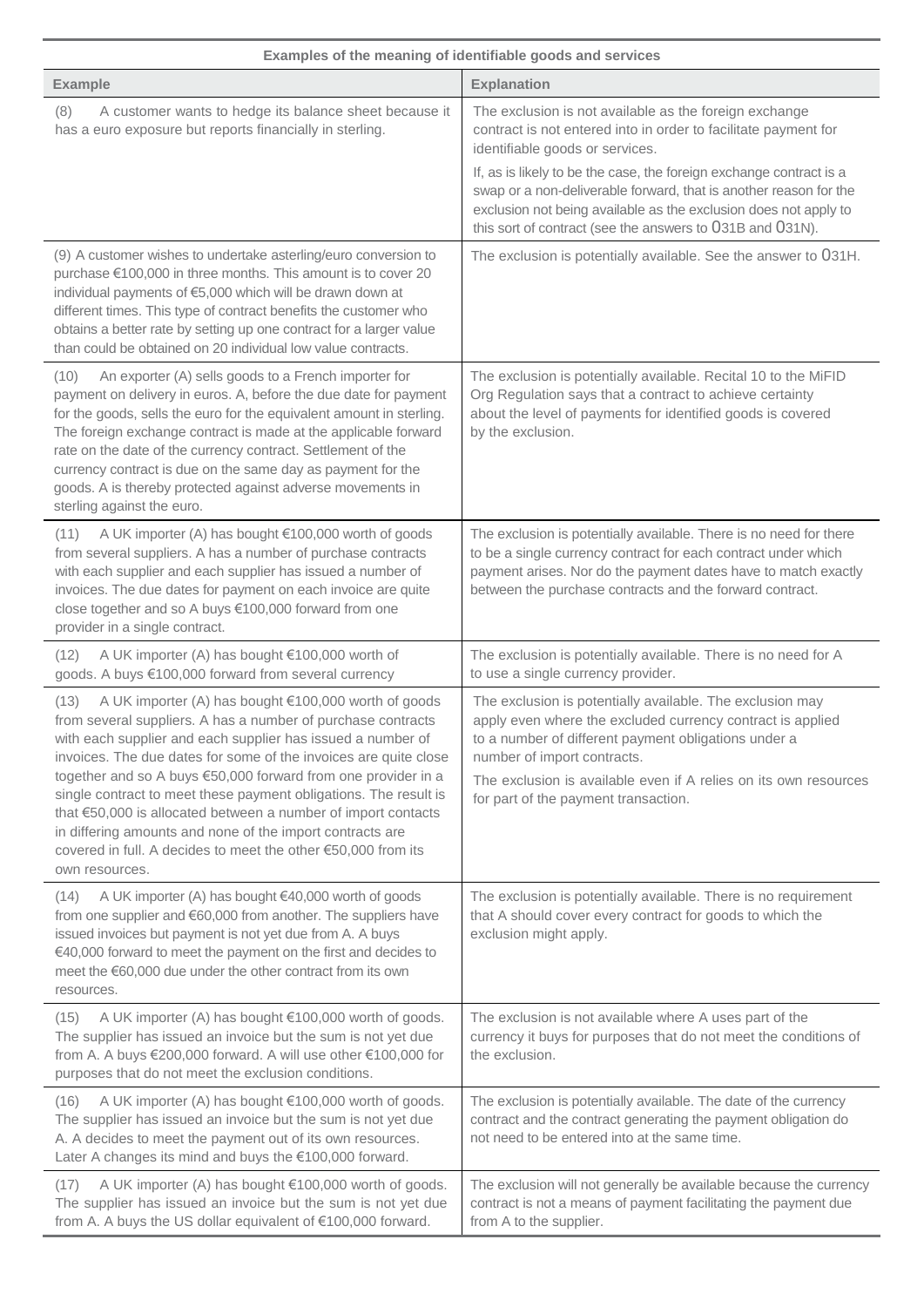| Examples of the meaning of identifiable goods and services                                                                                                                                                                                                                                                                                                                                                                                                                                                                                                                                                   |                                                                                                                                                                                                                                                                                                                                                                                                                                                                                                                                                                         |  |
|--------------------------------------------------------------------------------------------------------------------------------------------------------------------------------------------------------------------------------------------------------------------------------------------------------------------------------------------------------------------------------------------------------------------------------------------------------------------------------------------------------------------------------------------------------------------------------------------------------------|-------------------------------------------------------------------------------------------------------------------------------------------------------------------------------------------------------------------------------------------------------------------------------------------------------------------------------------------------------------------------------------------------------------------------------------------------------------------------------------------------------------------------------------------------------------------------|--|
| <b>Example</b>                                                                                                                                                                                                                                                                                                                                                                                                                                                                                                                                                                                               | <b>Explanation</b>                                                                                                                                                                                                                                                                                                                                                                                                                                                                                                                                                      |  |
| (18) A UK importer (A) has bought €100,000 worth of goods.<br>The supplier has issued an invoice but the sum is not yet due<br>from the importer. A buys the €100,000 forward. Later A buys<br>another €100,000 forward.                                                                                                                                                                                                                                                                                                                                                                                     | The exclusion is not available for the second contract. The first<br>contract should be taken into account when deciding whether A<br>may rely on the exclusion for second contract.<br>See the answer to 031J for an example of where the<br>exclusion can apply.                                                                                                                                                                                                                                                                                                      |  |
| (19) A farmer's farm payment under the EU basic payment<br>scheme will be €10,000 and will be paid in sterling. The<br>payment will be made in three months' time. In order to fix the<br>sterling amount they will receive, the farmer wishes to book a<br>forward with a currency provider to sell €10,000 and buy sterling<br>in three months' time.                                                                                                                                                                                                                                                      | The issue here is whether the forward exchange contract<br>relates to identifiable goods and services as referred to in the<br>answer to 031D.<br>The exclusion is not available because the payment is not<br>linked to any specific goods or services being sold or bought<br>by the farmer. It is unlikely that the farmer will be carrying on<br>MiFID business for the reasons described in the answer to 07<br>(We provide investment services to our clients. How do we<br>know whether we are an investment firm for the purposes of<br>article 4.1(1) MiFID?). |  |
| (20) An overseas student is given a grant by their home<br>country in their local currency to study at a UK university,<br>payable in six months' time. As the fees are payable in sterling,<br>the student wishes to book a forward with a currency provider<br>to sell their home state currency and buy sterling in six months'<br>time. They wish to enter into the forward contract to guarantee<br>the amount of sterling they will receive.                                                                                                                                                           | The issue here is whether the forward exchange contract<br>relates to identifiable goods and services as referred to in the<br>answer to 031D.<br>The exclusion may be available because the grant helps<br>the student to pay for the UK university's fees.<br>The exclusion is still available if some of the grant is to meet<br>living costs and the student has not yet decided what exactly<br>they will need to buy (see the answer to 031M (holiday<br>spending money) for more on this).                                                                       |  |
| (21) A hedge fund manager has investors in the UK and a fund<br>which is made up of euro denominated securities. The value of<br>the fund to the investor will fluctuate due to the market value of<br>the securities but it will also go up or down in accordance with<br>the euro/sterling exchange rate. The fund manager seeks to<br>hedge this risk by purchasing a forward contract to sell euro and<br>buy sterling for three months in the future. The purpose of the<br>trade is to ensure the investors will not be subject to currency<br>volatility affecting the value of their investment.     | The exclusion is not available because the payment to the<br>investors is not linked to any specific goods, services or<br>direct investment.                                                                                                                                                                                                                                                                                                                                                                                                                           |  |
| (22) A UK importer (A) wishes to buy some machinery from a<br>Eurozone seller in three months for €500,000. A enters into a<br>three-month forward for the purchase of €500,000 using sterling.<br>However, the machinery purchase is delayed and A asks to<br>extend the forward contract. This may involve A paying more<br>money for the euro depending on the exchange rate at the date<br>of the contract extension.                                                                                                                                                                                    | The fact that the currency forward is later amended by mutual<br>consent to match the changed payment date for the machinery<br>does not prevent the exclusion from applying as long as the<br>amended version meets the exclusion conditions in the light of<br>the changed circumstances.<br>If the foreign exchange provider refuses to amend the contract the<br>exclusion is not lost as long as the exclusion conditions were met<br>at the time the foreign exchange contract was entered into.                                                                  |  |
| (23) A UK importer (A) wishes to buy some machinery from a<br>Eurozone seller in three months for €500,000. A enters into a<br>three-month forward for the purchase of €500,000 using sterling.<br>The machinery purchase falls through but A wants to extend<br>the contract length as they have identified replacement                                                                                                                                                                                                                                                                                     | The answer to (22) applies.                                                                                                                                                                                                                                                                                                                                                                                                                                                                                                                                             |  |
| machinery with a similar price.<br>(24) A UK importer (A) wishes to buy some machinery from a<br>Eurozone seller in three months for €500,000. A enters into a<br>three-month forward for the purchase of €500,000 using sterling.<br>However, the machinery purchase is delayed and the<br>specifications are changed. The currency contract therefore no<br>longer facilitates payment under the machinery contract. A<br>decides to close out the existing currency contract. A also enters<br>into a new forward contract with another currency provider that<br>matches the revised machinery contract. | The exclusion is potentially available for the close out<br>contract and also for the new currency contract.<br>If A decides to meet the payment due under the revised<br>machinery contract out of its own resources, the exclusion is<br>still potentially available for the close out contract.                                                                                                                                                                                                                                                                      |  |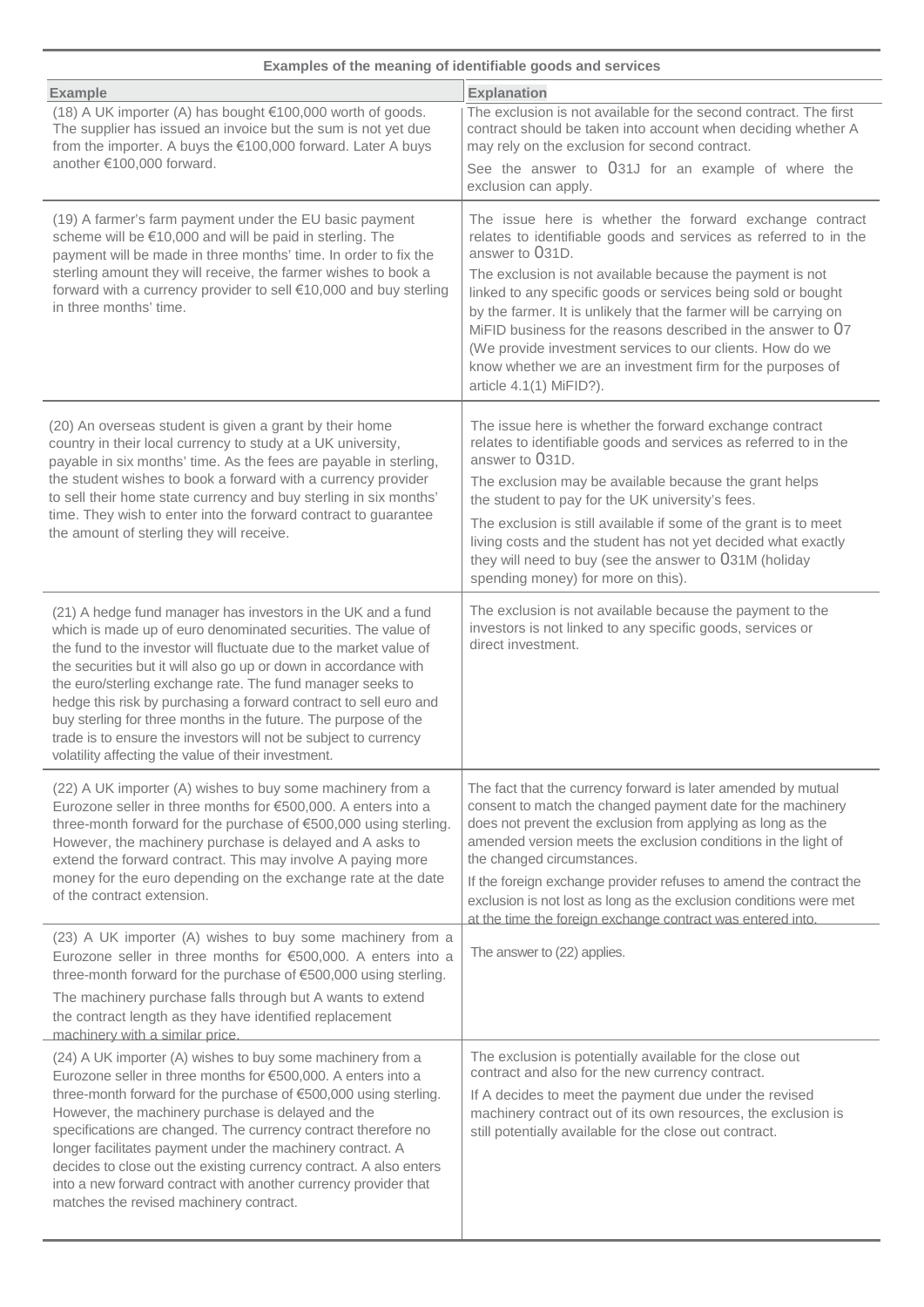| Examples of the meaning of identifiable goods and services                                                                                                                                                                                                                                                                                                  |                                                                                                                                                                                    |  |
|-------------------------------------------------------------------------------------------------------------------------------------------------------------------------------------------------------------------------------------------------------------------------------------------------------------------------------------------------------------|------------------------------------------------------------------------------------------------------------------------------------------------------------------------------------|--|
| <b>Example</b>                                                                                                                                                                                                                                                                                                                                              | <b>Explanation</b>                                                                                                                                                                 |  |
| (25) A customer is due to receive an inheritance in euro and is<br>advised of the amount but, owing to the need to complete<br>probate, the funds will not be released for a number of months.<br>The customer wishes to ensure that there is no depreciation in<br>value of the inheritance in sterling terms and enters into a euro-<br>sterling forward. | The exclusion is not available because the foreign exchange<br>contract is not linked to any specific goods, services or direct<br>investment.                                     |  |
| (26) A UK parent company wishes to inject capital in euro into a<br>European subsidiary in four months' time and enters into a<br>forward contract to purchase the euro.                                                                                                                                                                                    | The exclusion is potentially available as the foreign exchange<br>contract is made to facilitate a direct investment in the subsidiary.                                            |  |
| (27) A customer asks a UK payment institution to make a<br>payment to a family member living abroad. The payment is to<br>be made in the currency of the country where the family<br>member lives. The customer buys the foreign currency on a                                                                                                              | The exclusion is not necessarily available.<br>The exclusion is only available if the family member is going to<br>use the currency for a purpose that comes within the exclusion. |  |
| (28) A UK firm (A) has employees abroad. A pays them in local<br>currency. A buys forward the currency with which it will pay its<br>employees.                                                                                                                                                                                                             | The exclusion potentially applies.                                                                                                                                                 |  |

# **Q31N. How do the examples in the table in the answer to Q31M apply to an exporter or importer with a large portfolio of contracts?**

This question deals with the fact that the examples in the table in the answer to Q31M have relatively simple facts where the purchaser of the foreign currency only has one or a few payment obligations. In many cases a seller or buyer of goods will have frequent payment transactions for which it needs foreign exchange and it may not wish to meet this need by having a separate currency contract for each import or export contract.

The exclusion can still apply in these cases. This is because, as the examples in the table in the answer to 031M show, there is some flexibility in the amount and timing of currency contracts, the ability to estimate currency needs, the ability to close out currency contracts and the use of different currency providers.

However the requirements of the exclusion still apply, including the need to show that the currency contract is a means of payment that is entered into in order to facilitate payment for identifiable goods, services or direct investment. This means that it will be necessary to look at all the importer or exporter's incoming and outgoing payments and currency resources each time the importer or exporter enters into a new currency contract to see whether the exclusion is available for that new currency contract.

#### Say:

- a UK importer (A) has bought €100,000 worth of goods under a contract with a Eurozone supplier (Contract P);
- the supplier has issued an invoice but the sum is not yet due from A;
- A buys the €100,000 forward; and
- later A buys another €100,000 forward.

When A enters into the second currency contract, changes to Contract P or to A's payment profile mean that:

- the new currency contract will better facilitate the payment obligation under Contract P and the first currency contract will facilitate another payment obligation; or
- the first contract no longer facilitates the payment under Contract P and A needs the new currency contract to allow it to make the payments due under Contract P.

When deciding whether the exclusion applies to the second currency contract entered into by A there is no need to treat the first currency contract as tied to the payment under Contract P just because the payment due under Contract P justified the application of the exclusion when A entered into the first currency contract. Instead it is necessary to look again at all A's incoming and outgoing payments and currency resources at the time A enters into the second currency contract (including both currency contracts).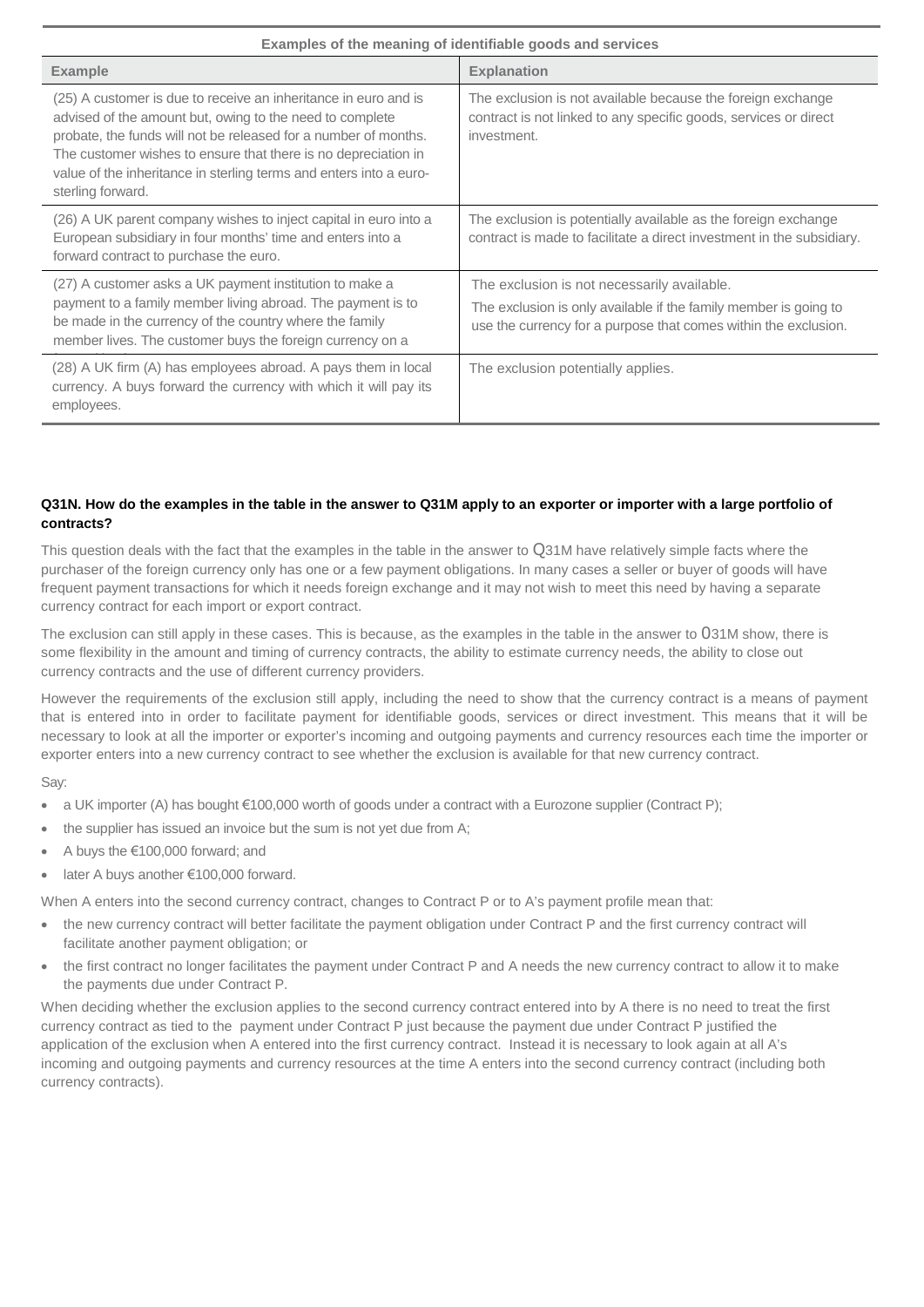# **Q31O I am a payment services provider under the Payment Services Regulations. How do the spot contract and means of payment exclusions referred to in the answers to Q31C and Q31G apply to me?**

(See *PERG 15* (Guidance on the scope of the Payment Services Regulations 2009) for the Payment Services Regulations)

This answer only relates to a payment service provider authorised under the *Payment Services Regulations.* It does not cover, for example, banks that are subject to the conduct of business requirements of those Regulations.

The *Payment Services Regulations* allow you to provide foreign exchange services that are closely related and ancillary to your payment services. That right does not allow you to provide foreign exchange derivative services that would otherwise require authorisation under MiFID. You therefore need to consider the availability of MiFID exclusions for your foreign exchange business.

The most common sort of foreign exchange contract you are likely to carry out is where you execute a payment for your customer that involves a currency conversion. For example, you may make a payment for your customer in euros from the customer's sterling payment account to a payee's payment account. The foreign exchange part of this transaction is separate from the payment part of the transaction (see 012 in *PERG 15.2* (We provide electronic foreign exchange services to our customers/clients. Will this be subject to the PSD regulations?)).

The foreign exchange part of this example may involve a MiFID C4 derivative if it has a forward element. However in practice it is likely that such foreign exchange transactions will fall outside MiFID because there is no forward element or the spot exclusion applies.

The following are examples of how the delivery period should be calculated for the MiFID spot exclusion. They are all based on a payment being made in one currency from a payment account in another currency.

- If your customer asks for the payment to be made immediately, the delivery period starts on the date of request.
- If your customer asks for the payment to be made some time after the request and the foreign exchange conversion is to be carried out at the spot rate on the transfer date, the delivery period starts on that transfer date entered into.
- If your customer asks for the payment to be made some time after the request and the foreign exchange conversion rate is fixed on the date the customer gives you your instructions, the delivery period starts on that instruction date.
- The date on which the payment is received by the payee's payment services provider should normally be treated as the delivery date.
- If you debit your customer's payment account after receipt by the payee's payment services provider and the foreign exchange conversion rate is fixed on the debit date, the debit date should be treated as the delivery date.

If your customer wants to make a foreign currency transfer some time in the future and buys the foreign currency from you in advance at the spot rate and immediately credits it to a payment account with you, the spot exclusion should apply.

If the delivery period is too long for the spot contract exclusion to apply, the means of payment exclusion is potentially available because you are not a financial counterparty for the purposes of that exclusion.

However, the means of payment exclusion only applies if the payment by your customer meets the requirements about identifiable goods, services or direct investments described in the answer to 031G.

# **Q31P. Can a non-deliverable forward come within the exclusion for spot foreign exchange contracts in the answer to Q31C or the means of payment exclusion in the answer to Q31G?**

No.

A non-deliverable forward is a cash-settled foreign exchange contract relating to a thinly traded or non-convertible foreign currency against a freely traded currency. The first currency may be non-convertible for example because of exchange controls or restrictions on currency dealing. On the contracted settlement date, the profit or loss is adjusted between the two counterparties based on the difference between the contracted rate for the non-deliverable currency and the prevailing spot rate. The price for the convertible currency may be expressed in terms of a second convertible currency.

As settlement is for the difference between an exchange rate agreed before delivery and the actual spot rate at maturity, a nondeliverable forward is not a spot contract, regardless of the settlement period. The means of payment exclusion is also not available. See the answer to 031N about why settlement for a difference does not come within either exclusion.